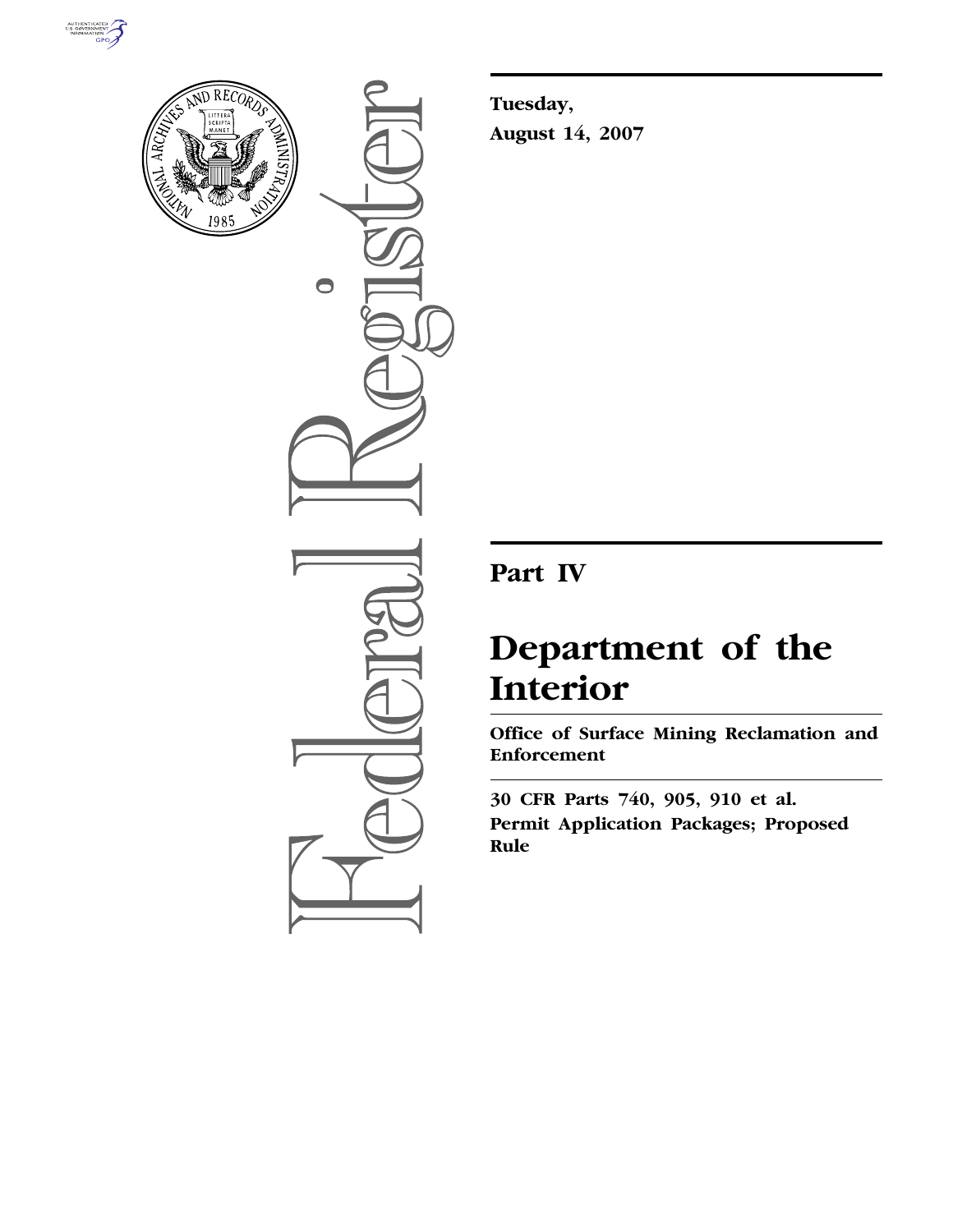## **DEPARTMENT OF THE INTERIOR**

## **Office of Surface Mining Reclamation and Enforcement**

**30 CFR Parts 740, 905, 910, 912, 921, 922, 933, 937, 939, 941, 942, and 947** 

#### **RIN 1029–AC51**

## **Permit Application Packages**

**AGENCY:** Office of Surface Mining Reclamation and Enforcement, Interior. **ACTION:** Proposed rule.

**SUMMARY:** We, the Office of Surface Mining Reclamation and Enforcement (OSM), are proposing to reduce the number of copies of a permit application package that a person must submit. The proposed revisions would conform our regulations to those of the Office of Management and Budget (OMB) regulations implementing the Paperwork Reduction Act.

**DATES:** *Electronic or written comments:*  Comments on the proposed rule must be received on or before October 15, 2007 to ensure our consideration.

*Public hearings:* You may submit a request for a public hearing orally or in writing to the person and address specified under **FOR FURTHER INFORMATION CONTACT**. The address, date and time for any public hearing will be announced before the hearing. Any disabled individual who requires reasonable accommodation to attend a public hearing should also contact the person listed under **FOR FURTHER INFORMATION CONTACT**.

**ADDRESSES:** You may submit comments by any of the following methods:

• *Federal e-rulemaking Portal: http:// www.regulations.gov.* The rule is listed under the agency name ''OFFICE OF SURFACE MINING RECLAMATION AND ENFORCEMENT.'' Once there follow the instructions for submitting comments.

• *Mail/Hand-Delivery/Courier:* Office of Surface Mining Reclamation and Enforcement, Administrative Record, Room 252–SIB, 1951 Constitution Avenue, NW., Washington, DC 20240. Please include the rule identification number (RIN 1029–AC51) with your comment.

For detailed instructions on submitting comments and additional information on the rulemaking process, see ''III. How should I prepare and submit comments on the proposed rule?'' in the **SUPPLEMENTARY INFORMATION** section of this document.

If you wish to comment on the information collection aspects of this proposed rule, you may submit your

comments to the Office of Management and Budget, Office of Information and Regulatory Affairs, Attention: Interior Desk Officer, via e-mail to *OIRA*\_*DOCKET@omb.eop.gov*, or via facsimile to 202–365–6566. Please refer to OMB control number 1029–0027 in your correspondence.

**FOR FURTHER INFORMATION CONTACT:** John A. Trelease, Office of Surface Mining Reclamation and Enforcement, Room 202, 1951 Constitution Avenue, NW., Washington, DC 20240; Telephone: 202–208–2783. E-mail address: *JTrelease@osmre.gov.* 

## **SUPPLEMENTARY INFORMATION:**

#### **Table of Contents**

I. Background

- II. How are we proposing to change our rules?
- III. How should I prepare and submit comments on the proposed rule? IV. Procedural Matters and Required
- Determinations

## **I. Background**

OMB is responsible for implementing provisions of the Paperwork Reduction Act of 1980, as amended in 1986 and 1995. 44 U.S.C. Chapter 35. This law was enacted to minimize the paperwork burden for individuals, businesses, and State, local and Tribal governments resulting from the collection of information by or for the Federal government. 44 U.S.C. 3501. The Paperwork Reduction Act gives OMB the authority to review and approve current and proposed Federal agency collections of information to minimize the information collection burden placed on members of the public. 44 U.S.C. 3504. On August 29, 1995, OMB published its current regulations for controlling paperwork burdens on the public. 60 FR 44978. Those regulations, codified at 5 CFR part 1320, require that Federal agencies submit information collection requests periodically (normally, every three years) to OMB for the review and approval of existing collection activities. The regulations at 5 CFR 1320.5(d)(2) and (d)(2)(iii) collectively state that:

Unless the agency is able to demonstrate, in its submission for OMB clearance, that such characteristic of the collection of information is necessary to satisfy statutory requirements or other substantial need, OMB will not approve a collection of information \* \* \* [r]equiring respondents to submit more than an original and two copies of any document.

Our current regulations at 30 CFR 740.13(b)(2), which govern the permit application package requirements for surface coal mining and reclamation operations on Federal lands, generally require a permit applicant to submit seven copies of its application package to the regulatory authority.

In a recent OMB clearance of our request for approval to collect information for 30 CFR part 740, OMB stated that ''(u)pon the next request for approval, OSM shall undertake efforts to reduce the number of copies required to be submitted by applicants to no more than one original and two copies as specified in 5 CFR part  $1320.5(d)(2)(iii)$ ."

## **II. How are we proposing to change our rules?**

*Permit Application Packages for Surface Coal Mining and Reclamation Operations on Federal Lands* 

In response to the OMB statement concerning our information collection requirements at 30 CFR 740.13(b)(2), we are proposing to revise the current language, which specifies that ''[u]nless specified otherwise by the regulatory authority, seven copies of the complete permit application package shall be filed with the regulatory authority.'' The new language would provide that, ''[w]hen OSM is the regulatory authority, one complete permit application package shall be filed with the appropriate OSM office in the format specified by that office. When a State is the regulatory authority under a State-Federal cooperative agreement, the appropriate State office shall specify the format and number of copies of each complete permit application package to be filed with that office, so long as the State office does not require more than one original and two copies of the complete application package.''

The reference to a State regulatory authority under an approved State-Federal cooperative agreement addresses the fact that either OSM or a State under a part 745 State-Federal cooperative agreement may be the regulatory authority for surface coal mining and reclamation operations on Federal lands. Thus, the proposed requirements would reduce the number of copies that a permit applicant must submit regardless of whether OSM or the State is the regulatory authority. This change will also satisfy our requirements under the Paperwork Reduction Act and OMB's instructions.

While we are proposing changes to the number of permit application copies required for Federal lands at 30 CFR part 740, we are not proposing to make similar changes to our regulations at 30 CFR part 745. Those regulations allow a State regulatory authority under a State-Federal cooperative agreement to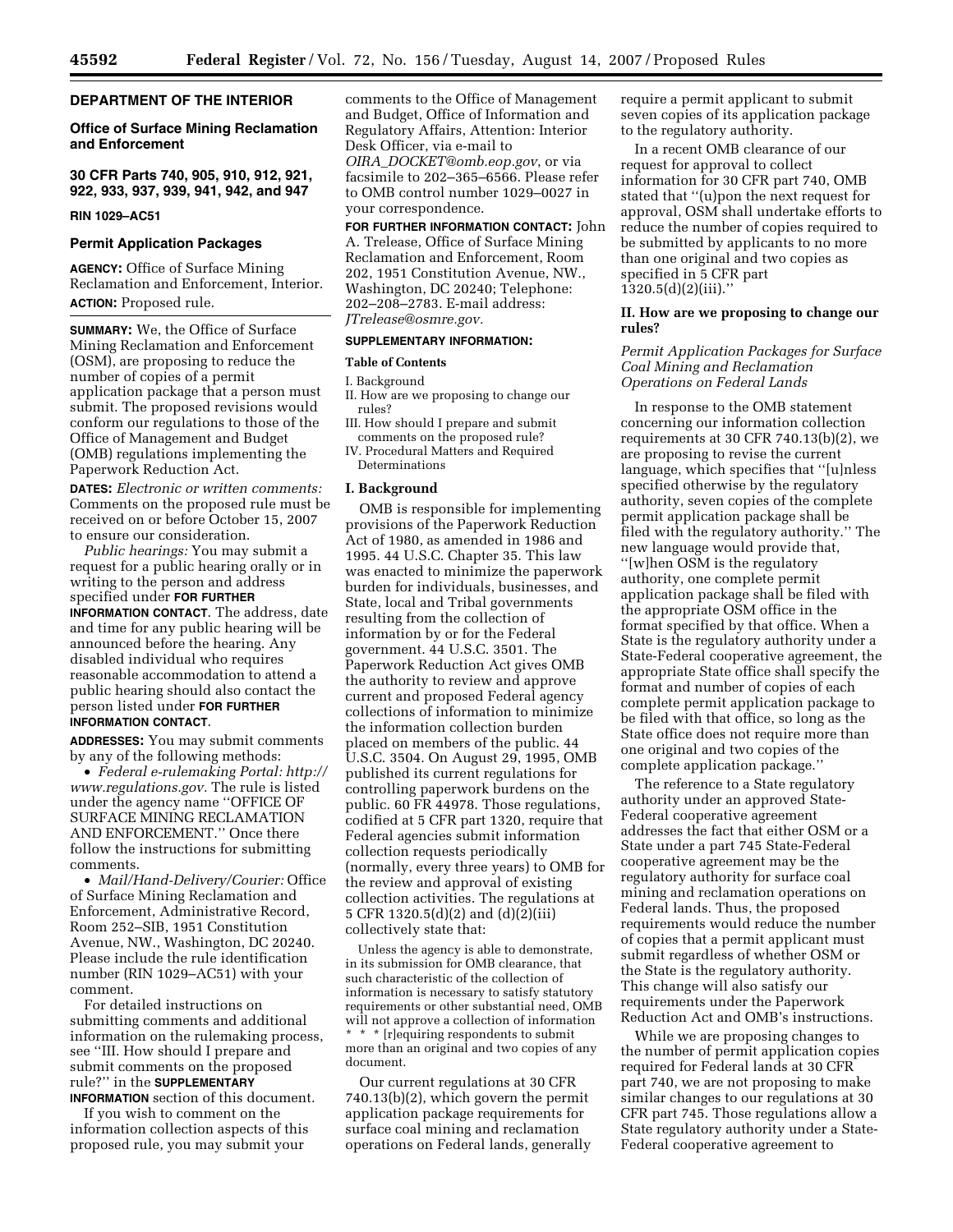regulate surface coal mining and reclamation operations on Federal lands. Part 745 will not be changed because it does not address the number of copies of each permit application that the applicant must submit.

However, fourteen States have individual State-Federal cooperative agreements under Part 745. These cooperative agreements are codified at 30 CFR parts 901–950 and require that a permit applicant proposing to conduct surface coal mining and reclamation operations on Federal lands submit an ''appropriate number of copies'' of each permit application package to the State regulatory authority. For example, the Wyoming cooperative agreement requires that ''an applicant proposing to conduct surface coal mining and reclamation operations on lands subject to the Federal lands program \* \* \* submit a permit application package (PAP) in an appropriate number of copies \* \* \*'' 30 CFR 950.20, Article V.6. We propose to interpret this ''appropriate number of copies'' language in a manner consistent with the language of proposed § 740.13(b)(2) which would require the State to decide ''the format and number of copies of each complete permit application package to be filed with that office, so long as the State office does not require more than one original and two copies of the complete application package.''

We understand that under State-Federal cooperative agreements, State regulatory authorities often require the permit applicant to file more than one original and two copies of the permit application. This usually happens when multiple Federal land management agencies must review and provide recommendations or concurrences on the permit application. Thus, the reduction in the number of copies that permit applicants are required to submit for operations on Federal lands under the proposed rule would shift the burden of making additional copies of the permit application packages to the Federal government or the State regulatory authority with a cooperative agreement under 30 CFR part 745. This shift is consistent with the purposes of the Paperwork Reduction Act which is to reduce information collection burdens imposed on the public by the Federal government and, as discussed above, is needed to comply with OMB's requirement to ''reduce the number of copies required to be submitted by applicants to no more than one original and two copies as specified in 5 CFR  $1320.5(d)(2)(iii)$ ."

In addition, in our proposed revisions to 30 CFR 740.13(b)(2) and the regulations for the eleven Federal

program States, discussed below, we have added a requirement that the appropriate regulatory authority specify a format for the complete application package. This change was made so that regulatory authorities may allow permit application packages to be submitted electronically.

Finally, with respect to the information collection for surface coal mining and reclamation on Federal land, we are revising *§ 740.10 Information collection* to conform that section with general OMB guidelines. Specifically, the estimated burden hours and cost information contained in subsection (b) of the current rule is being removed from the regulations and added to the ''Procedural Matters'' section of this rulemaking. This change is being made because this information may change with every approved clearance by OMB. In this way, § 740.10 will not become outdated when there is a reestimate or when there is an address change.

## *Permit Application Packages for Surface Coal Mining and Reclamation Operations in States Where OSM Is the Regulatory Authority*

We are also proposing to make similar changes to the regulations for the Federal programs for the eleven States where OSM is the regulatory authority. These regulations currently require that the applicant file five copies of the permit application package. Under the proposed rule, applicants would only be required to file one complete permit application package in the format specified by the appropriate OSM office. The proposed revisions to the individual program rules would be made at 30 CFR 905.773(d)(1) for California, § 910.773(b)(1) for Georgia, § 912.773(b)(1) for Idaho, § 921.773(b)(1) for Massachusetts, § 922.773(b)(1) for Michigan, § 933.773(b)(1) for North Carolina, § 937.773(b)(1) for Oregon, § 939.773(b)(1) for Rhode Island, § 941.773(b)(1) for South Dakota, § 942.773(b)(1) for Tennessee, and § 947.773(b)(1) for Washington.

Because this change will reduce the number of copies of complete permit application packages that applicants are required to submit for operations in the eleven Federal program States, the burden to make additional copies will shift to the Federal government, an estimated annual cost savings of \$260.

However, this burden will be limited because out of the eleven Federal program States, surface coal mining and reclamation operations are currently only conducted in Tennessee and Washington, and we do not anticipate receiving any permit application

packages in the remaining nine Federal program States. In addition, in the State of Washington, where there is only one permittee, we typically allow that permittee to submit one permit application package in electronic format in lieu of the five copies required by 30 CFR 947.773(b)(1).

Therefore, while there may be some shift in the collection burden from industry to OSM in Tennessee, there will be no shift in the State of Washington because our practice is already in compliance with OMB regulations. Furthermore, any shift in the burden of making copies is consistent with the purposes of the Paperwork Reduction Act as explained above.

## **III. How should I prepare and submit comments on the proposed rule?**

#### *Electronic or Written Comments*

If you submit written comments, they should be specific, confined to issues pertinent to the proposed rule, and explain the reason for any recommended change(s). We appreciate any and all comments, but those most useful and likely to influence decisions on a final rule will be those that either involve personal experience or include citations to and analyses of SMCRA, its legislative history, its implementing regulations, case law, or other pertinent State or Federal laws or regulations.

We will make every attempt to log all comments into the administrative record; however, we cannot ensure that comments received after the close of the comment period (see **DATES**) or at locations other than those listed above (see **ADDRESSES**) will be included in the Administrative Record and considered.

*Public Availability of Comments:*  Before including your address, phone number, e-mail address, or other personal identifying information in your comment, you should be aware that your entire comment—including your personal identifying information—may be made publicly available at any time. While you can ask us in your comment to withhold your personal identifying information from public review, we cannot guarantee that we will be able to do so.

*Public hearings:* We will hold a public hearing on the proposed rule upon request only. The time, date, and address for any hearing will be announced in the **Federal Register** at least 7 days prior to the hearing.

Any person interested in participating in a hearing should inform Mr. John Trelease (see **FOR FURTHER INFORMATION CONTACT**), either orally or in writing by 4:30 p.m., Eastern Time, on September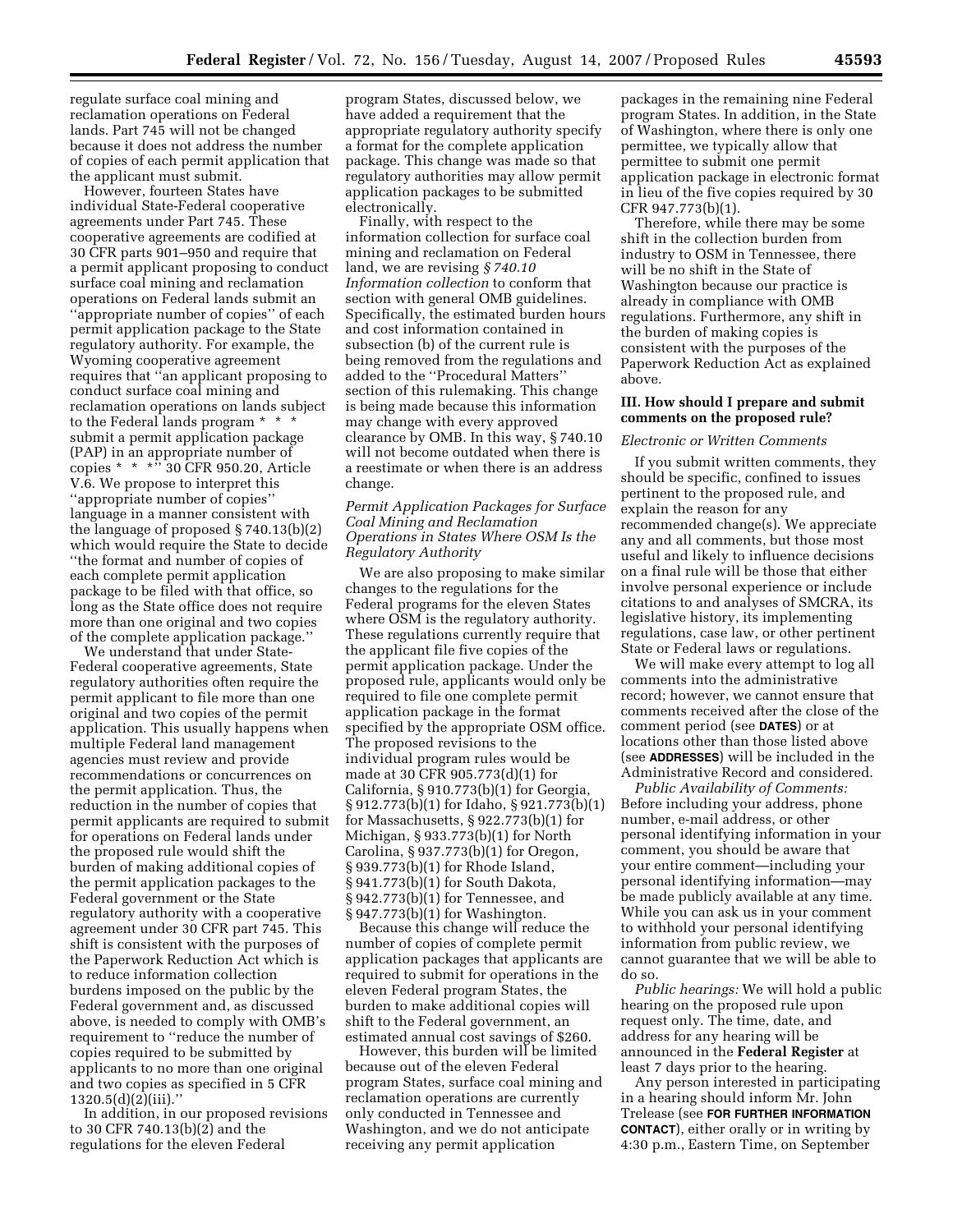4, 2007. If no one has contacted Mr. Trelease to express an interest in participating in a hearing by that date, a hearing will not be held.

If a public hearing is conducted, it will continue on the specified date until all persons scheduled to speak have been heard. If you are in the audience and have not been scheduled to speak and wish to do so, you will be allowed to speak after those who have been scheduled. We will end the hearing after all persons scheduled to speak and persons present in the audience who wish to speak have been heard. To assist the transcriber and ensure an accurate record, we request, if possible, that each person who testifies at a public hearing provide us with a written copy of his or her testimony.

*Public meeting:* If there is only limited interest in a hearing at a particular location, a public meeting or teleconference, rather than a public hearing, may be held. People wishing to meet with us to discuss the proposed rule may request a meeting by contacting the person listed under **FOR FURTHER INFORMATION CONTACT**. All meetings will be open to the public and, if possible, notice of the meetings will be posted at the appropriate locations listed under **ADDRESSES**. A written summary of each public meeting will be made a part of the administrative record of this rulemaking.

## **IV. Procedural Matters and Required Determinations**

## *A. Executive Order 12866—Regulatory Planning and Review*

This proposed rule is not a ''significant regulatory action'' under Executive Order 12866 for the following reasons:

a. This rule would not have an annual effect of \$100 million or more on the economy. It would not adversely affect in a material way the economy, productivity, competition, jobs, the environment, public health or safety, or State, local, or Tribal governments or communities. As previously stated, the revisions contained in the rule are intended to conform to the OMB requirements limiting the number of copies of each permit application package submitted. Any additional costs to States with State-Federal cooperative agreements resulting from the State's need to make additional copies required for review would be covered by Federal grants as authorized under 30 CFR 735.16(c). The additional costs to the Federal government should result in an equivalent cost savings to the regulated industry.

b. This rule would not create a serious inconsistency or otherwise interfere with an action taken or planned by another agency.

c. This rule would not alter the budgetary effects of entitlements, grants, user fees, or loan programs or the rights or obligations of their recipients.

d. This rule would reduce existing information collection requirements and does not raise novel legal or policy issues.

*B. Executive Order 13211—Actions Concerning Regulations That Significantly Affect Energy Supply, Distribution, or Use* 

This rule is not considered a significant energy action under Executive Order 13211. The administrative revisions contained in this rule would not have a significant effect on the supply, distribution, or use of energy.

## *C. Regulatory Flexibility Act*

The Department of the Interior certifies that this rule would not have a significant economic impact on a substantial number of small entities under the Regulatory Flexibility Act (5 U.S.C. 601 *et seq.*). For the reasons previously stated, the revisions are not expected to have an adverse economic impact on the regulated industry including small entities. Further, the rule would produce no adverse effects on competition, employment, investment, productivity, innovation, or the ability of United States enterprises to compete with foreign-based enterprises in domestic or export markets.

## *D. Small Business Regulatory Enforcement Fairness Act*

This rule is not a major rule under 5 U.S.C. 804(2), the Small Business Regulatory Enforcement Fairness Act. This rule, for the reasons previously stated:

a. Would not have an annual effect on the economy of \$100 million or more.

b. Would not cause a major increase in costs or prices for consumers, individual industries, Federal, State, or local government agencies, or geographic regions.

c. Would not have significant adverse effects on competition, employment, investment, productivity, innovation, or the ability of U.S.-based enterprises to compete with foreign-based enterprises.

#### *E. Unfunded Mandates*

This rule would not impose an unfunded mandate on State, local, or Tribal governments or the private sector of more than \$100 million per year. The rule would not have a significant or unique effect on State, Tribal, or local governments or the private sector. A statement containing the information required by the Unfunded Mandates Reform Act (2 U.S.C. 1534) is not required.

#### *F. Executive Order 12630—Takings*

In accordance with Executive Order 12630, the rule does not have significant takings implications.

## *G. Executive Order 13132—Federalism*

In accordance with Executive Order 13132, the rule does not have significant Federalism implications to warrant the preparation of a Federalism Assessment for the reasons discussed above.

## *H. Executive Order 12988—Civil Justice Reform*

In accordance with Executive Order 12988, the Office of the Solicitor has determined that this rule would not unduly burden the judicial system and meets the requirements of sections 3(a) and 3(b)(2) of the Order.

## *I. Executive Order 13175—Consultation and Coordination With Indian Tribal Governments*

In accordance with Executive Order 13175, we have evaluated the potential effects of this rule on Federally recognized Indian tribes and have determined that the proposed revisions pertaining to the number of copies of permit application packages submitted to OSM would not have substantial direct effects on the relationship between the Federal Government and Indian tribes, or on the distribution of power and responsibilities between the Federal Government and Indian Tribes.

#### *J. Paperwork Reduction Act*

In accordance with 44 U.S.C. 3507(d), OSM has submitted the information collection and record keeping requirements of 30 CFR part 740 to the Office of Management and Budget for review and approval.

#### 30 CFR Part 740

*Title:* Surface Mining Permit Applications—Minimum Requirements for Reclamation and Operation Plan.

*OMB Control Number:* 1029–0027. *Summary:* Permit application requirements in sections 507(b), 508(a), 510(b), 515(b) and (d), and 522 of Public Law 95–87 require the applicant to submit the operations and reclamation plan for coal mining activities. Information collection is needed to determine whether the mining and reclamation plan will achieve the reclamation and environmental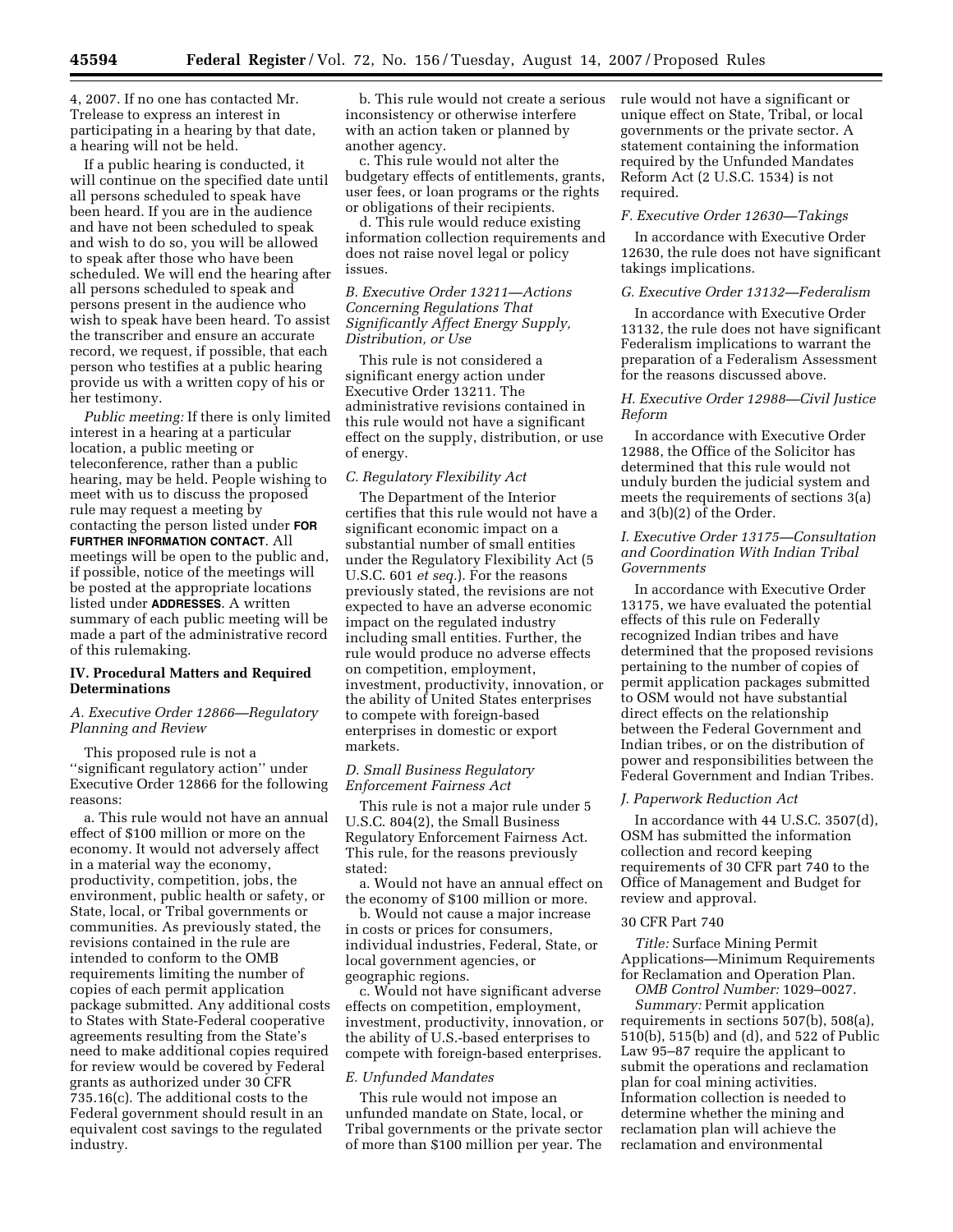protections pursuant to the Surface Mining Control and Reclamation Act. Without this information, Federal and State regulatory authorities cannot review and approve permit application requests.

*Bureau Form Number:* None. *Frequency of Collection:* Once. *Description of Respondents:*  Applicants for surface coal mine permits on Federal lands and the State regulatory authorities who review the applications.

*Total Annual Responses:* 42. *Total Annual Burden Hours:* 3,402. Comments are invited on:

(a) Whether the proposed collection of information is necessary for the proper performance of OSM and State regulatory authorities, including whether the information will have practical utility;

(b) The accuracy of OSM's estimate of the burden of the proposed collection of information;

(c) Ways to enhance the quality, utility, and clarity of the information to be collected; and

(d) Ways to minimize the burden of collection on the respondents.

Under the Paperwork Reduction Act, OSM must obtain OMB approval of all information and recordkeeping requirements. No person is required to respond to an information collection request unless the form or regulation requesting the information has a currently valid OMB control (clearance) number. This number appears in section 740.10. To obtain a copy of OSM's information collection clearance request contact John A. Trelease at (202) 208– 2783 or by e-mail at

*jtrelease@osmre.gov.* 

By law, OMB must respond to OSM within 60 days of publication of this proposed rule, but may respond as soon as 30 days after publication. Therefore, to ensure consideration by OMB, you must send comments to OMB regarding these burden estimates or any other aspect of this information collection and recordkeeping requirement by September 13, 2007. Please send your comments on the information collection aspects of this proposed rule to the Office of Management and Budget, Office of Information and Regulatory Affairs, Attention: Interior Desk Officer, via e-mail to

*OIRA*\_*DOCKET@omb.eop.gov*, or via facsimile to (202) 395–6566. Also, send a copy of your comments to John A. Trelease, Office of Surface Mining Reclamation and Enforcement, 1951 Constitution Ave., NW., Room 202— SIB, Washington, DC 20240, or electronically to *jtrelease@osmre.gov.*  Please note that you may still send

comments to OSM on the proposed rulemaking until 4:30 p.m., Eastern Time, on October 15, 2007.

## *K. National Environmental Policy Act*

OSM has determined that this rulemaking action is categorically excluded from the requirement to prepare an environmental document under the National Environmental Policy Act of 1969, as amended, 42 U.S.C. 4332 *et seq.* In addition, we have determined that none of the ''extraordinary circumstances'' exceptions to the categorical exclusion applies. This determination was made in accordance with the Departmental Manual (516 DM 2, Appendixes 1.10 and 2).

#### *L. Clarity of This Regulation*

Executive Order 12866 requires each agency to write regulations that are easy to understand. We invite your comments on how to make this proposed rule easier to understand, including answers to questions such as the following: (1) Are the requirements in the proposed rule clearly stated? (2) Does the proposed rule contain technical language or jargon that interferes with its clarity? (3) Does the format of the proposed rule (grouping and order of sections, use of headings, paragraphing, etc.) aid or reduce its clarity? (4) Would the rule be easier to understand if it were divided into more (but shorter) sections (A ''section'' appears in bold type and is preceded by the symbol ''§ '' and a numbered heading; for example, § 740.13 Permits. (5) Is the description of the proposed rule in the **SUPPLEMENTARY INFORMATION** section of this preamble helpful in understanding the proposed rule? (6) What else could we do to make the proposed rule easier to understand? Send a copy of any comments that concern how we could make this proposed rule easier to understand to: Office of Regulatory Affairs, Department of the Interior, Room 7229, 1849 C Street NW., Washington, DC 20240. You may also e-mail the comments to this address: *Exsec@ios.doi.gov.* 

## **List of Subjects**

#### *30 CFR Part 740*

Federal lands, Reporting and recordkeeping requirements, Surface mining.

#### *30 CFR Part 905*

Intergovernmental relations, Surface mining, Underground mining.

#### *30 CFR Part 910*

Intergovernmental relations, Surface mining, Underground mining.

#### *30 CFR Part 912*

Intergovernmental relations, Surface mining, Underground mining.

#### *30 CFR Part 921*

Intergovernmental relations, Surface mining, Underground mining.

## *30 CFR Part 922*

Intergovernmental relations, Surface mining, Underground mining.

#### *30 CFR Part 933*

Intergovernmental relations, Surface mining, Underground mining.

#### *30 CFR Part 937*

Intergovernmental relations, Surface mining, Underground mining.

#### *30 CFR Part 939*

Intergovernmental relations, Surface mining, Underground mining.

#### *30 CFR Part 941*

Intergovernmental relations, Surface mining, Underground mining.

#### *30 CFR Part 942*

Intergovernmental relations, Surface mining, Underground mining.

## *30 CFR Part 947*

Intergovernmental relations, Surface mining, Underground mining.

Dated: July 11, 2007.

#### **C. Stephen Allred,**

*Assistant Secretary, Land and Minerals Management.* 

Accordingly, we propose amending 30 CFR parts 740, 905, 910, 912, 921, 922, 933, 937, 939, 941, 942, and 947 as set forth below.

## **PART 740—GENERAL REQUIREMENTS FOR SURFACE COAL MINING AND RECLAMATION OPERATIONS ON FEDERAL LANDS**

1. The authority citation for part 740 continues to read as follows:

**Authority:** 30 U.S.C. 1201 *et seq.* and 30 U.S.C. 181 *et seq.* 

2. Section 740.10 is revised to read as follows:

## **§ 740.10 Information collection.**

In accordance with 44 U.S.C. 3501 *et seq.*, the Office of Management and Budget (OMB) has approved the information collection requirements of this part. The OMB control number is 1029–0027. This information is needed to implement section 523 of the Act, which governs surface coal mining operations on Federal lands. Persons intending to conduct such operations must respond to obtain a benefit. A Federal agency may not conduct or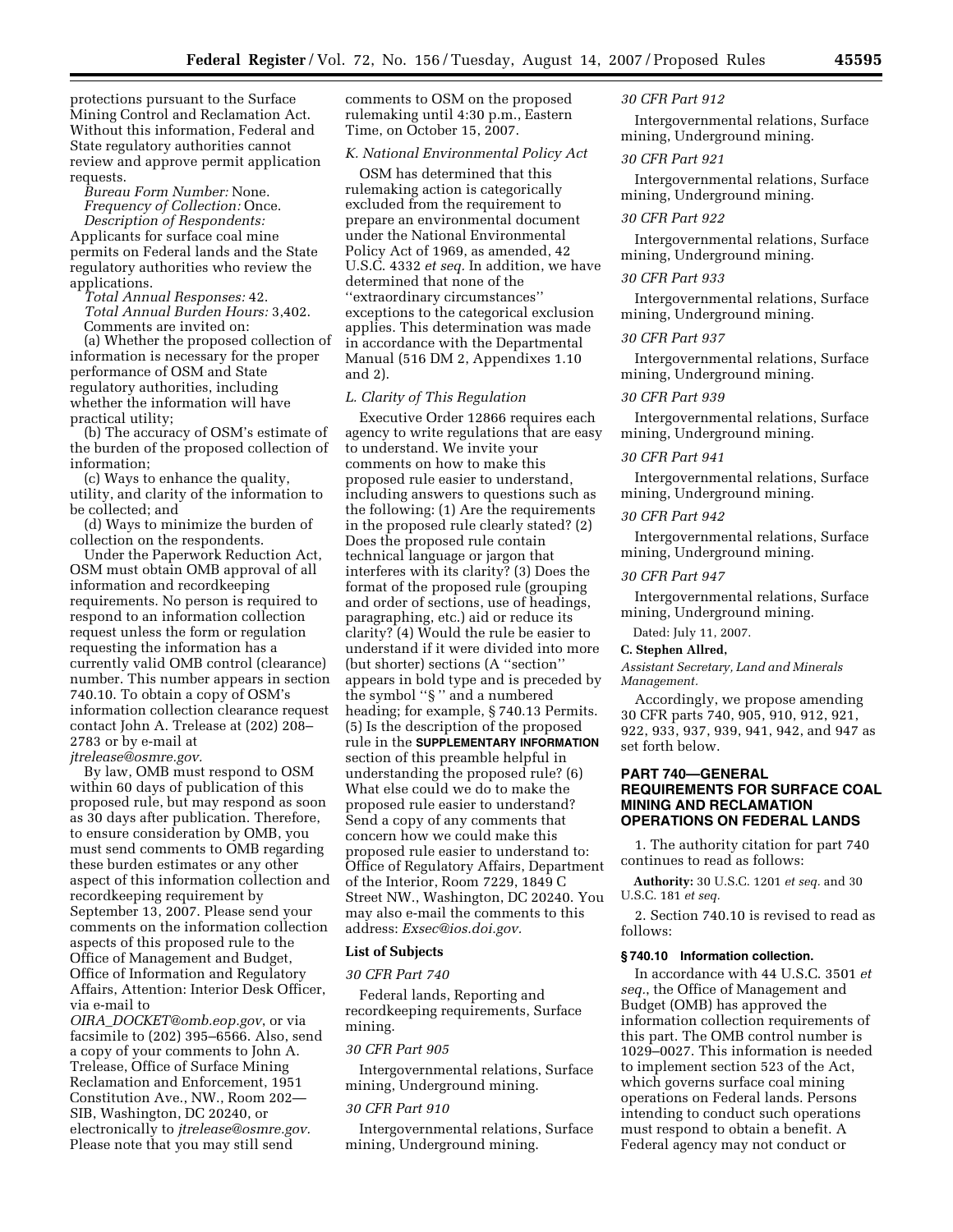sponsor, and you are not required to respond to, a collection of information unless it displays a currently valid OMB control number.

3. In § 740.13, revise paragraph (b)(2) to read as follows:

## **§ 740.13 Permits.**

- $\star$   $\star$   $\star$
- (b) \* \* \*

(2) When OSM is the regulatory authority, one complete permit application package shall be filed with the appropriate OSM office in the format specified by that office. When a State is the regulatory authority under a State-Federal cooperative agreement, the appropriate State office shall specify the format and number of copies of each complete permit application package to be filed with that office, so long as the State office does not require more than one original and two copies of the complete application package. \* \* \* \* \*

## **PART 905—CALIFORNIA**

4. The authority citation for part 905 continues to read as follows:

**Authority:** 30 U.S.C. 1201 *et seq.* 

5. In § 905.773, revise paragraph (d)(1) to read as follows:

## **§ 905.773 Requirements for permits and permit processing.**

- \* \* \* \* \*
	- (d) \* \* \*

(1) Any person applying for a permit shall submit an application in the format specified by the Office. \* \* \* \* \*

## **PART 910—GEORGIA**

6. The authority citation for part 910 continues to read as follows:

**Authority:** 30 U.S.C. 1201 *et seq.* 

7. In § 910.773, revise paragraph (b)(1) to read as follows:

## **§ 910.773 Requirements for permits and permit processing.**

- $\star$   $\star$
- (b) \* \* \*

(1) Any person applying for a permit shall submit an application in the format specified by the Office.

\* \* \* \* \*

## **PART 912—IDAHO**

8. The authority citation for part 912 continues to read as follows:

**Authority:** 30 U.S.C. 1201 *et seq.* 

9. In § 912.773, revise paragraph (b)(1) to read as follows:

**§ 912.773 Requirements for permits and permit processing.** 

\* \* \* \* \* (b) \* \* \*

(1) Any person applying for a permit shall submit an application in the format specified by the Office. \* \* \* \* \*

## **PART 921—MASSACHUSETTS**

10. The authority citation for part 921 continues to read as follows:

**Authority:** 30 U.S.C. 1201 *et seq.* 

11. In § 921.773, revise paragraph (b)(1) to read as follows:

## **§ 921.773 Requirements for permits and permit processing.**

 $\star$   $\star$ (b)  $* * * *$ (1) Any person applying for a permit shall submit an application in the

format specified by the Office. \* \* \* \* \*

## **PART 922—MICHIGAN**

12. The authority citation for part 922 continues to read as follows:

**Authority:** 30 U.S.C. 1201 *et seq.* 

13. In § 922.773, revise paragraph (b)(1) to read as follows:

## **§ 922.773 Requirements for permits and permit processing.**

\* \* \* \* \* (b) \* \* \*

(1) Any person applying for a permit shall submit an application in the format specified by the Office. \* \* \* \* \*

## **PART 933—NORTH CAROLINA**

14. The authority citation for part 933 continues to read as follows:

**Authority:** 30 U.S.C. 1201 *et seq.* 

15. In § 933.773, revise paragraph (b)(1) to read as follows:

## **§ 933.773 Requirements for permits and permit processing.**

\* \* \* \* \* (b) \* \* \*

(1) Any person applying for a permit shall submit an application in the format specified by the Office. \* \* \* \* \*

## **PART 937—OREGON**

16. The authority citation for part 937 continues to read as follows:

**Authority:** 30 U.S.C. 1201 *et seq.* 

17. In § 937.773, revise paragraph (b)(1) to read as follows:

## **§ 937.773 Requirements for permits and permit processing.**

- \* \* \* \* \*
	- (b) \* \* \*

(1) Any person applying for a permit shall submit an application in the format specified by the Office. \* \* \* \* \*

## **PART 939—RHODE ISLAND**

18. The authority citation for part 939 continues to read as follows:

**Authority:** 30 U.S.C. 1201 *et seq.* 

19. In § 939.773, revise paragraph (b)(1) to read as follows:

## **§ 939.773 Requirements for permits and permit processing.**

\* \* \* \* \* (b)  $* * * *$ 

(1) Any person applying for a permit shall submit an application in the format specified by the Office.

## **PART 941—SOUTH DAKOTA**

\* \* \* \* \*

20. The authority citation for part 941 continues to read as follows:

**Authority:** 30 U.S.C. 1201 *et seq.* 

21. In § 941.773, revise paragraph (b)(1) to read as follows:

## **§ 941.773 Requirements for permits and permit processing.**

- \* \* \* \* \*
	- (b) \* \* \*

(1) Any person applying for a permit shall submit an application in the format specified by the Office. \* \* \* \* \*

## **PART 942—TENNESSEE**

22. The authority citation for part 942 continues to read as follows:

**Authority:** 30 U.S.C. 1201 *et seq.* 

23. In § 942.773, revise paragraph (b)(1) to read as follows:

**§ 942.773 Requirements for permits and permit processing.** 

- \* \* \* \* \*
	- (b) \* \* \*

(1) Any person applying for a permit shall submit an application in the format specified by the Office. \* \* \* \* \*

## **PART 947—WASHINGTON**

24. The authority citation for part 947 continues to read as follows:

**Authority:** 30 U.S.C. 1201 *et seq.* 

25. In § 947.773, revise paragraph (b)(1) to read as follows: